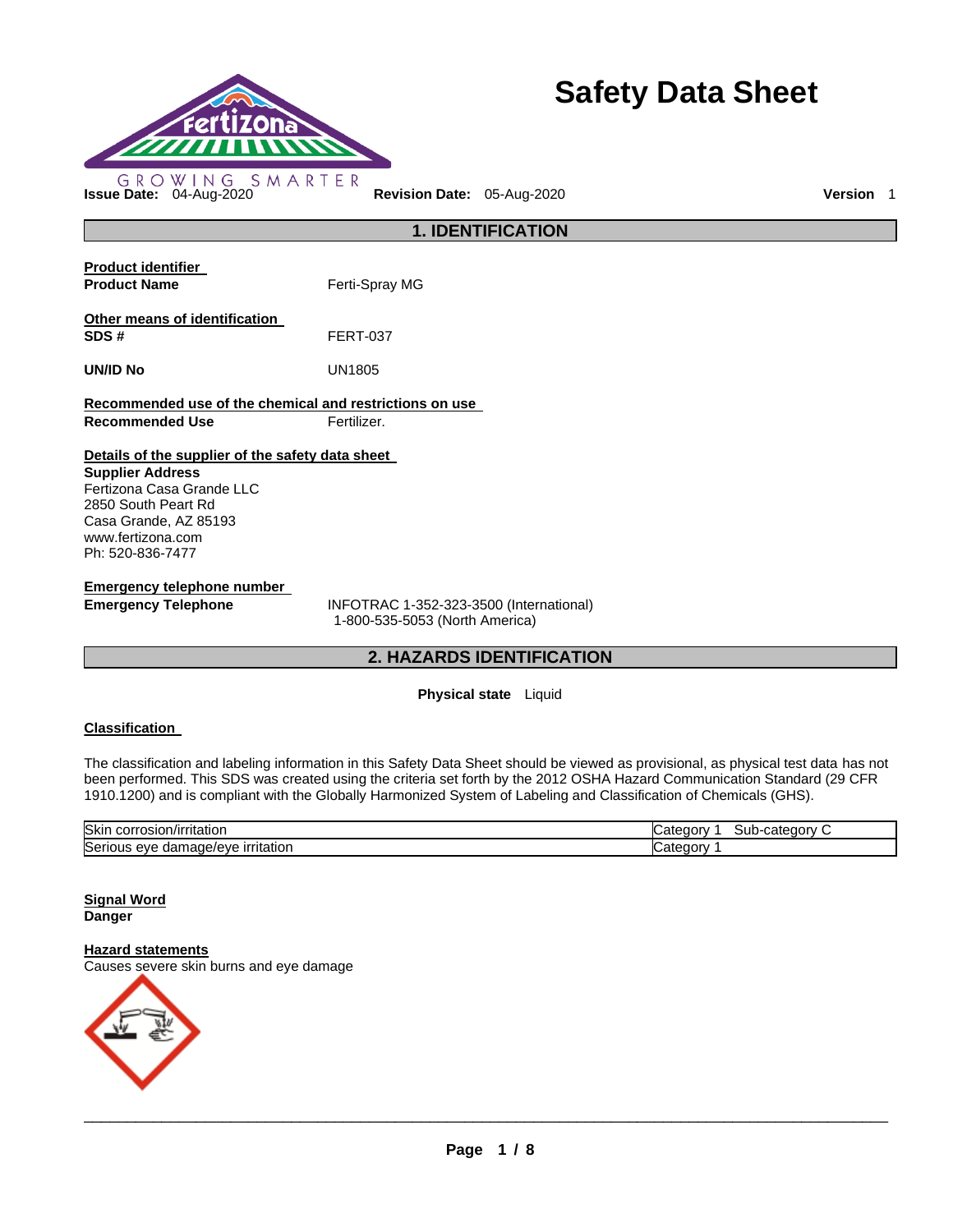# **Precautionary Statements - Prevention**

Do not breathe dust/fume/gas/mist/vapors/spray Wash face, hands and any exposed skin thoroughly after handling Wear protective gloves/protective clothing/eye protection/face protection

#### **Precautionary Statements - Response**

Immediately call a poison center or doctor/physician IF IN EYES: Rinse cautiously with water for several minutes. Remove contact lenses, if present and easy to do. Continue rinsing Immediately call a poison center or doctor/physician IF ON SKIN (or hair): Remove/Take off immediately all contaminated clothing. Rinse skin with water/shower Wash contaminated clothing before reuse IF INHALED: Remove victim to fresh air and keep at rest in a position comfortable for breathing Immediately call a poison center or doctor/physician IF SWALLOWED: Rinse mouth. Do NOT induce vomiting

\_\_\_\_\_\_\_\_\_\_\_\_\_\_\_\_\_\_\_\_\_\_\_\_\_\_\_\_\_\_\_\_\_\_\_\_\_\_\_\_\_\_\_\_\_\_\_\_\_\_\_\_\_\_\_\_\_\_\_\_\_\_\_\_\_\_\_\_\_\_\_\_\_\_\_\_\_\_\_\_\_\_\_\_\_\_\_\_\_\_\_\_\_

# **Precautionary Statements - Storage**

Store locked up

# **Precautionary Statements - Disposal**

Dispose of contents/container to an approved waste disposal plant

#### **Other hazards**

Toxic to aquatic life with long lasting effects

# **3. COMPOSITION/INFORMATION ON INGREDIENTS**

**Chemical Nature Please see products label for more info.** 

| <b>Chemical name</b>   | <b>CAS No</b> | Weight-%  |
|------------------------|---------------|-----------|
| <b>Phosphoric Acid</b> | 7664-38-2     | $10 - 20$ |
| Zinc sulfate           | 7446-19-7     | -5        |
| Citric Acid            | 77-92-9       | 1.U       |

\*\*If Chemical Name/CAS No is "proprietary" and/or Weight-% is listed as a range, the specific chemical identity and/or percentage of composition has been withheld as a trade secret.\*\*

# **4. FIRST AID MEASURES**

# **Description of first aid measures**

| <b>Eye Contact</b>  | Immediately flush with plenty of water. After initial flushing, remove any contact lenses and<br>continue flushing for at least 15 minutes. Immediate medical attention is required.          |
|---------------------|-----------------------------------------------------------------------------------------------------------------------------------------------------------------------------------------------|
| <b>Skin Contact</b> | Wash off immediately with soap and plenty of water while removing all contaminated<br>clothes and shoes. If skin irritation persists, call a physician.                                       |
| Inhalation          | Remove exposed individual(s) to fresh air for 20 minutes. Consult a physician/poison center<br>if individual's condition declines or if symptoms persist.                                     |
| Ingestion           | Rinse mouth. Do NOT induce vomiting. Drink 1 or 2 glasses of water. Never give anything<br>by mouth to an unconscious person. Call a poison center or doctor/physician if you feel<br>unwell. |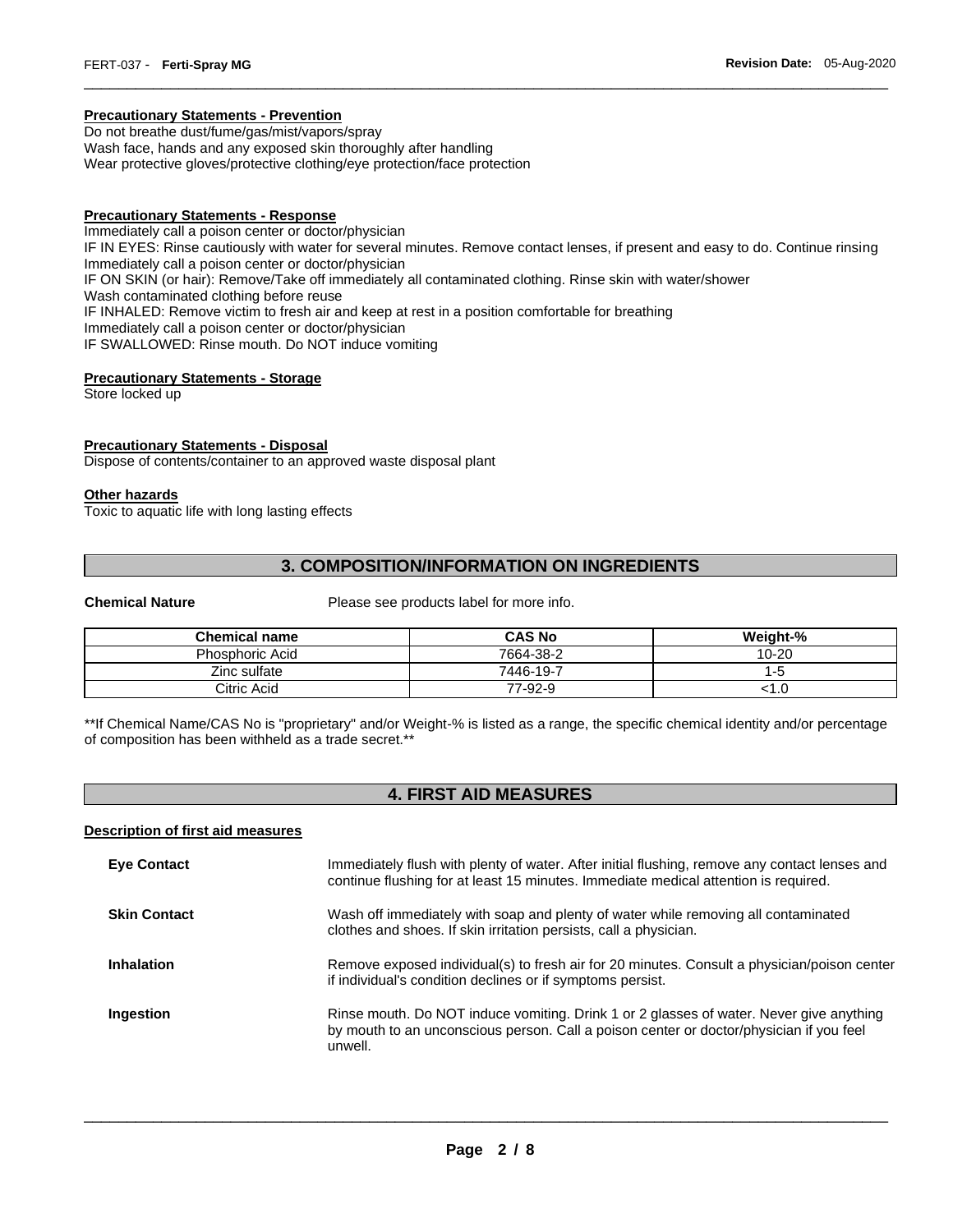#### **Most important symptoms and effects, both acute and delayed**

**Symptoms** Causes severe skin burns and eye damage. May be harmful if swallowed. Ingestion may cause severe burns to mouth, throat or stomach. May cause nausea, vomiting, stomach ache, and diarrhea.

\_\_\_\_\_\_\_\_\_\_\_\_\_\_\_\_\_\_\_\_\_\_\_\_\_\_\_\_\_\_\_\_\_\_\_\_\_\_\_\_\_\_\_\_\_\_\_\_\_\_\_\_\_\_\_\_\_\_\_\_\_\_\_\_\_\_\_\_\_\_\_\_\_\_\_\_\_\_\_\_\_\_\_\_\_\_\_\_\_\_\_\_\_

#### **Indication of any immediate medical attention and special treatment needed**

**Notes to Physician**  Treat symptomatically.

# **5. FIRE-FIGHTING MEASURES**

#### **Suitable Extinguishing Media**

Use extinguishing measures that are appropriate to local circumstances and the surrounding environment.

#### **Unsuitable Extinguishing Media** Not determined.

# **Specific Hazards Arising from the Chemical**

Product is not flammable or combustible. Corrosive material.

#### **Protective equipment and precautions for firefighters**

As in any fire, wear self-contained breathing apparatus pressure-demand, MSHA/NIOSH (approved or equivalent) and full protective gear.

# **6. ACCIDENTAL RELEASE MEASURES**

# **Personal precautions, protective equipment and emergency procedures**

| <b>Personal Precautions</b> | Use personal protective equipment as required. |
|-----------------------------|------------------------------------------------|
|-----------------------------|------------------------------------------------|

#### **Environmental precautions**

**Environmental precautions** See Section 12 for additional Ecological Information.

#### **Methods and material for containment and cleaning up**

| <b>Methods for Containment</b> | Prevent further leakage or spillage if safe to do so. Soak up and contain spill with an<br>absorbent material. |
|--------------------------------|----------------------------------------------------------------------------------------------------------------|
| <b>Methods for Clean-Up</b>    | Reclaim where possible. Sweep up and shovel into suitable containers for disposal.                             |

# **7. HANDLING AND STORAGE**

#### **Precautions for safe handling**

**Advice on Safe Handling** Handle in accordance with good industrial hygiene and safety practice. Wear appropriate personal protective equipment. Wash face, hands and any exposed skin thoroughly after handling. Avoid contact with skin, eyes or clothing. Use only with adequate ventilation. Do not breathe vapors or spray mist.

# **Conditions for safe storage, including any incompatibilities**

| <b>Storage Conditions</b> | Keep containers tightly closed in a dry, cool and well-ventilated place. Store at |
|---------------------------|-----------------------------------------------------------------------------------|
|                           | temperatures above 32°F. Store locked up.                                         |
|                           |                                                                                   |

**Incompatible Materials Strong oxidizing agents. Strong acids. Strong bases.**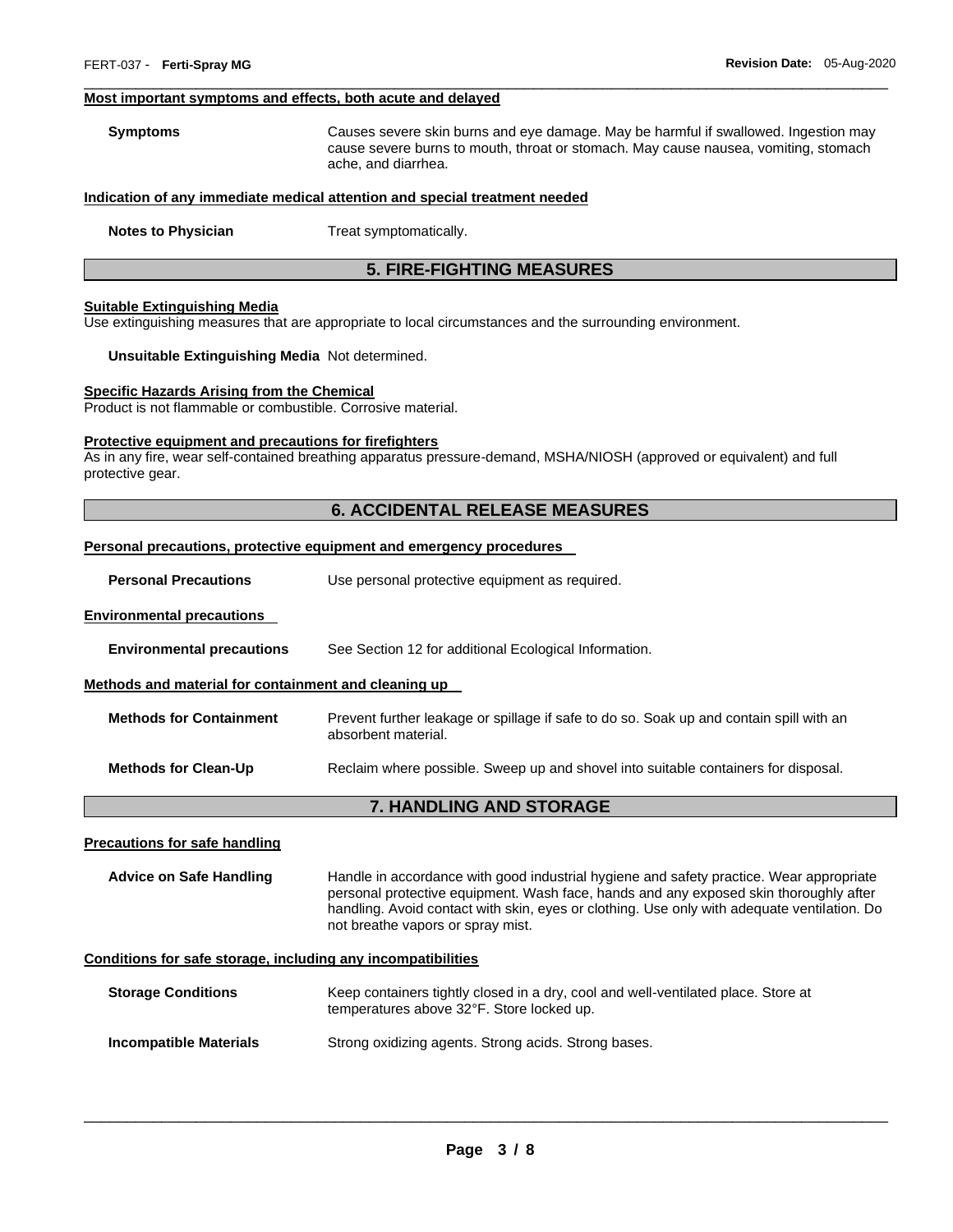# \_\_\_\_\_\_\_\_\_\_\_\_\_\_\_\_\_\_\_\_\_\_\_\_\_\_\_\_\_\_\_\_\_\_\_\_\_\_\_\_\_\_\_\_\_\_\_\_\_\_\_\_\_\_\_\_\_\_\_\_\_\_\_\_\_\_\_\_\_\_\_\_\_\_\_\_\_\_\_\_\_\_\_\_\_\_\_\_\_\_\_\_\_ **8. EXPOSURE CONTROLS/PERSONAL PROTECTION**

# **Exposure Guidelines**

| <b>Chemical name</b> | <b>ACGIH TLV</b>         | <b>OSHA PEL</b>                    | <b>NIOSH IDLH</b>            |
|----------------------|--------------------------|------------------------------------|------------------------------|
| Phosphoric Acid      | STEL: $3 \text{ mg/m}^3$ | TWA: 1 mg/m <sup>3</sup>           | IDLH: 1000 mg/m <sup>3</sup> |
| 7664-38-2            | TWA: 1 $mq/m3$           | (vacated) TWA: 1 mg/m <sup>3</sup> | TWA: 1 mg/m <sup>3</sup>     |
|                      |                          | (vacated) STEL: $3 \text{ mg/m}^3$ | STEL: $3 \text{ ma/m}^3$     |
| Citric Acid          |                          | 15 mg / m $3$ (Total)              |                              |
| 77-92-9              |                          |                                    |                              |

# **Appropriate engineering controls**

| <b>Engineering Controls</b>     | Apply technical measures to comply with the occupational exposure limits. Maintain eye<br>wash fountain and quick-drench facilities in work area.                                                                                                                                                                              |
|---------------------------------|--------------------------------------------------------------------------------------------------------------------------------------------------------------------------------------------------------------------------------------------------------------------------------------------------------------------------------|
|                                 | Individual protection measures, such as personal protective equipment                                                                                                                                                                                                                                                          |
| <b>Eye/Face Protection</b>      | Wear eye/face protection. Refer to 29 CFR 1910.133 for eye and face protection<br>regulations.                                                                                                                                                                                                                                 |
| <b>Skin and Body Protection</b> | Wear protective gloves and protective clothing. Reference Wiley's "Quick Selection Guide"<br>to Chemical Protective Clothing". Refer to 29 CFR 1910.138 for appropriate skin and body<br>protection.                                                                                                                           |
| <b>Respiratory Protection</b>   | If necessary, wear a MSHA/NIOSH-approved respirator. Refer to 29 CFR 1910.134 for<br>respiratory protection requirements.                                                                                                                                                                                                      |
|                                 | General Hygiene Considerations Avoid contact with skin, eyes and clothing. After handling this product, wash hands before<br>eating, drinking, or smoking. If contact occurs, remove contaminated clothing. If needed,<br>take first aid action shown on section 4 of this SDS. Launder contaminated clothing before<br>reuse. |

# **9. PHYSICAL AND CHEMICAL PROPERTIES**

# **Information on basic physical and chemical properties**

| <b>Physical state</b>                     | Liquid           |                            |                |
|-------------------------------------------|------------------|----------------------------|----------------|
| Appearance                                | Not determined   | Odor                       | Not determined |
| <b>Color</b>                              | Not determined   | <b>Odor Threshold</b>      | Not determined |
| <b>Property</b>                           | Values           | • Method<br><b>Remarks</b> |                |
| рH                                        | Not determined   |                            |                |
| Melting point / freezing point            | Not determined   |                            |                |
| Boiling point / boiling range             | Not determined   |                            |                |
| <b>Flash point</b>                        | Not determined   |                            |                |
| <b>Evaporation Rate</b>                   | Not determined   |                            |                |
| <b>Flammability (Solid, Gas)</b>          | Not determined   |                            |                |
| <b>Flammability Limit in Air</b>          |                  |                            |                |
| Upper flammability or explosive<br>limits | Not determined   |                            |                |
| Lower flammability or explosive<br>limits | Not determined   |                            |                |
| <b>Vapor Pressure</b>                     | Not determined   |                            |                |
| <b>Vapor Density</b>                      | Not determined   |                            |                |
| <b>Relative Density</b>                   | Not determined   |                            |                |
| <b>Water Solubility</b>                   | Soluble in water |                            |                |
| Solubility in other solvents              | Not determined   |                            |                |
| <b>Partition Coefficient</b>              | Not determined   |                            |                |
| <b>Autoignition temperature</b>           | Not determined   |                            |                |
| <b>Decomposition temperature</b>          | Not determined   |                            |                |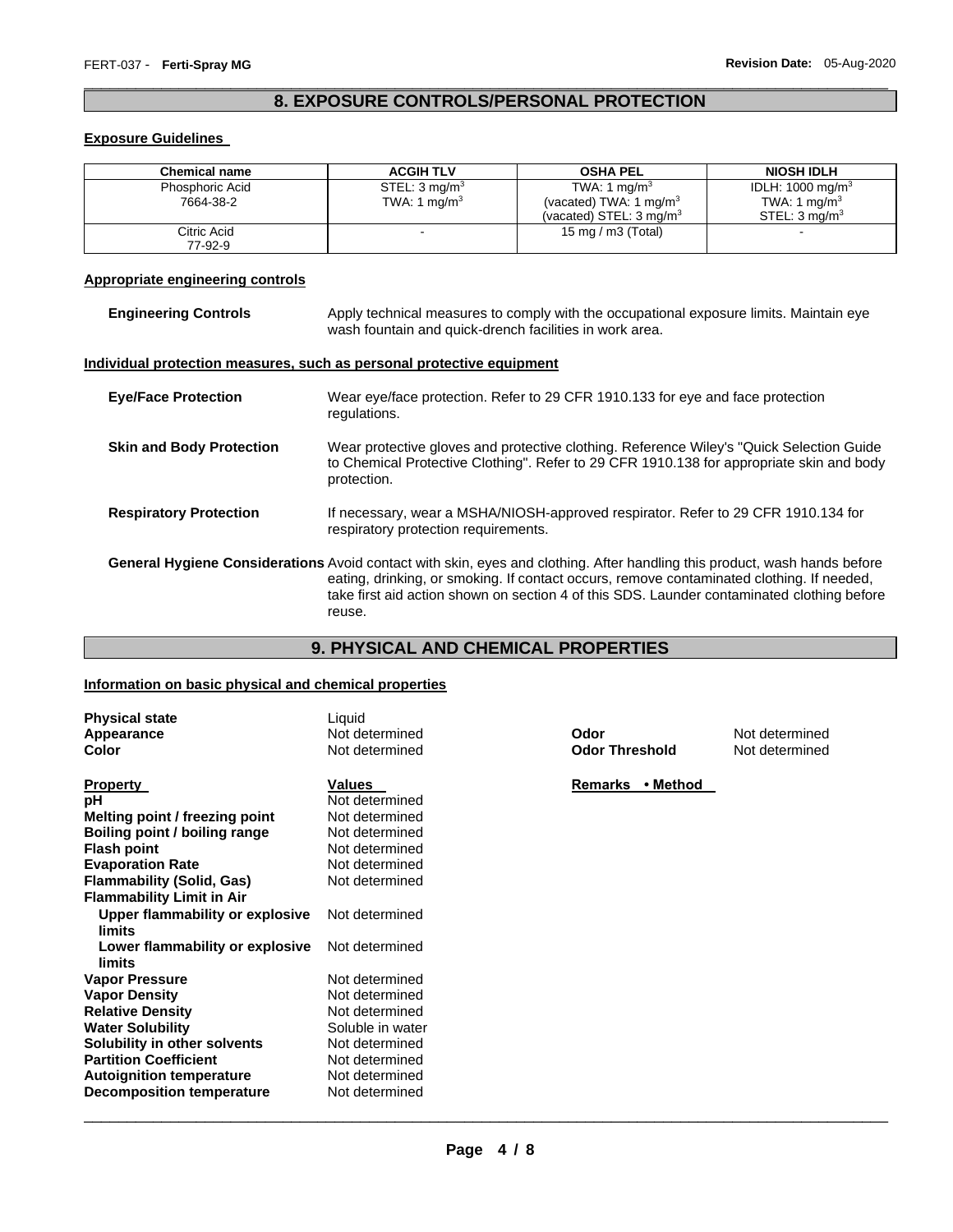| Not determined |
|----------------|
| Not determined |
| Not determined |
| Not determined |
|                |

#### **Other information**

Liquid Density **11.00 lbs/gal @ 68°F** 

# **10. STABILITY AND REACTIVITY**

\_\_\_\_\_\_\_\_\_\_\_\_\_\_\_\_\_\_\_\_\_\_\_\_\_\_\_\_\_\_\_\_\_\_\_\_\_\_\_\_\_\_\_\_\_\_\_\_\_\_\_\_\_\_\_\_\_\_\_\_\_\_\_\_\_\_\_\_\_\_\_\_\_\_\_\_\_\_\_\_\_\_\_\_\_\_\_\_\_\_\_\_\_

#### **Reactivity**

Not reactive under normal conditions.

# **Chemical stability**

Stable under recommended storage conditions.

#### **Possibility of hazardous reactions**

None under normal processing.

#### **Conditions to Avoid**

Keep out of reach of children.

#### **Incompatible materials**

Strong oxidizing agents. Strong acids. Strong bases.

#### **Hazardous decomposition products**

None known based on information supplied.

# **11. TOXICOLOGICAL INFORMATION**

# **Information on likely routes of exposure**

| Causes severe eye damage.                                                 |
|---------------------------------------------------------------------------|
| Causes severe skin burns.                                                 |
| May cause irritation to the mucous membranes and upper respiratory tract. |
| Can cause irritation and corrosive burns to mouth, throat, and stomach.   |
|                                                                           |

# **Component Information**

| <b>Chemical name</b>                | Oral LD50                               | Dermal LD50              | <b>Inhalation LC50</b>                 |
|-------------------------------------|-----------------------------------------|--------------------------|----------------------------------------|
| <b>Phosphoric Acid</b><br>7664-38-2 | (Rat)<br>= 1530 mg/kg                   | (Rabbit)<br>= 2740 mg/kg | $(Rat)$ 1 h<br>$>850 \; \text{mq/m}^3$ |
| Citric Acid<br>77-92-9              | $(Rat) = 3 g/kg$<br>= 3000 mg/kg<br>Rat | (Rat<br>> 2000 mg/kg     | -                                      |

# **Symptoms related to the physical, chemical and toxicological characteristics**

**Symptoms** Please see section 4 of this SDS for symptoms.

#### **Delayed and immediate effects as well as chronic effects from short and long-term exposure**

**Carcinogenicity** Based on the information provided, this product does not contain any carcinogens or potential carcinogens as listed by OSHA, IARC or NTP.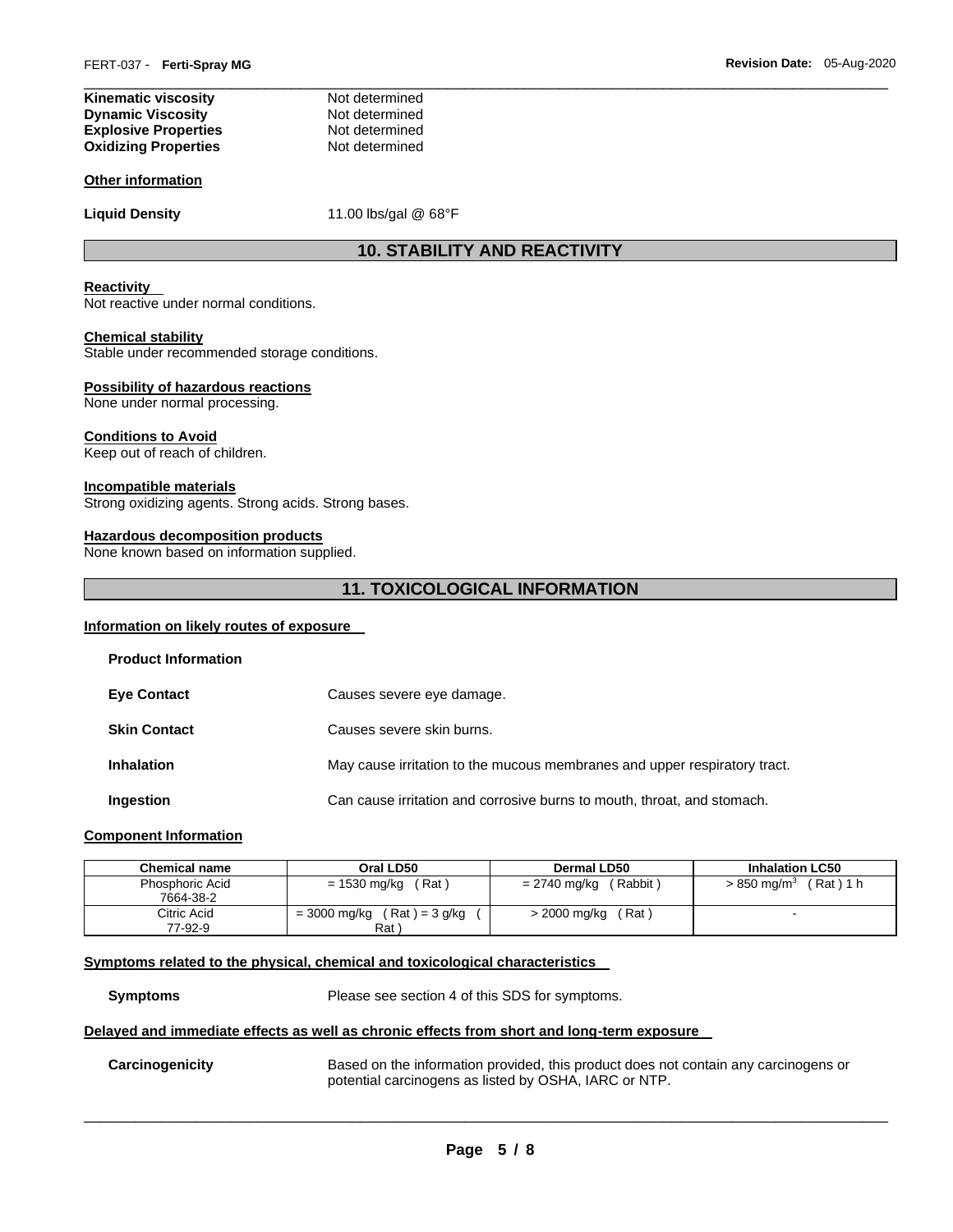# **Numerical measures of toxicity**

#### **The following values are calculated based on chapter 3.1 of the GHS document** .

| Oral LD50          | 3,793.26 mg/kg |
|--------------------|----------------|
| <b>Dermal LD50</b> | 9,439.70 mg/kg |

# **12. ECOLOGICAL INFORMATION**

\_\_\_\_\_\_\_\_\_\_\_\_\_\_\_\_\_\_\_\_\_\_\_\_\_\_\_\_\_\_\_\_\_\_\_\_\_\_\_\_\_\_\_\_\_\_\_\_\_\_\_\_\_\_\_\_\_\_\_\_\_\_\_\_\_\_\_\_\_\_\_\_\_\_\_\_\_\_\_\_\_\_\_\_\_\_\_\_\_\_\_\_\_

# **Ecotoxicity**

Toxic to aquatic life with long lasting effects.

# **Component Information**

| <b>Chemical name</b> | Algae/aguatic plants | Fish                                        | Crustacea                    |
|----------------------|----------------------|---------------------------------------------|------------------------------|
| Phosphoric Acid      |                      | $\vert$ 3 - 3.5: 96 h Gambusia affinis mg/L | 4.6: 12 h Daphnia magna mg/L |
| 7664-38-2            |                      | LC50                                        | EC50                         |
| Citric Acid          |                      | 1516: 96 h Lepomis macrochirus              | 120: 72 h Daphnia magna mg/L |
| 77-92-9              |                      | ma/L LC50                                   | EC50                         |

# **Persistence/Degradability**

Not determined.

# **Bioaccumulation**

There is no data for this product.

# **Mobility**

| <b>Chemical name</b> | coefficient<br>.<br><b>Partition</b> |
|----------------------|--------------------------------------|
| Citric Acid          | 70<br>- 1<br>1.12                    |
| 77<br>7-92-9         |                                      |

# **Other Adverse Effects**

Not determined

# **13. DISPOSAL CONSIDERATIONS**

# **Waste Treatment Methods**

| <b>Disposal of Wastes</b>     | Disposal should be in accordance with applicable regional, national and local laws and<br>regulations. |
|-------------------------------|--------------------------------------------------------------------------------------------------------|
| <b>Contaminated Packaging</b> | Disposal should be in accordance with applicable regional, national and local laws and<br>regulations. |

# **California Hazardous Waste Status**

| <b>Chemical name</b>         | California Hazardous Waste Status |
|------------------------------|-----------------------------------|
| Phosphoric Acid<br>7664-38-2 | Corrosive                         |
| Zinc sulfate<br>7446-19-7    | Toxic                             |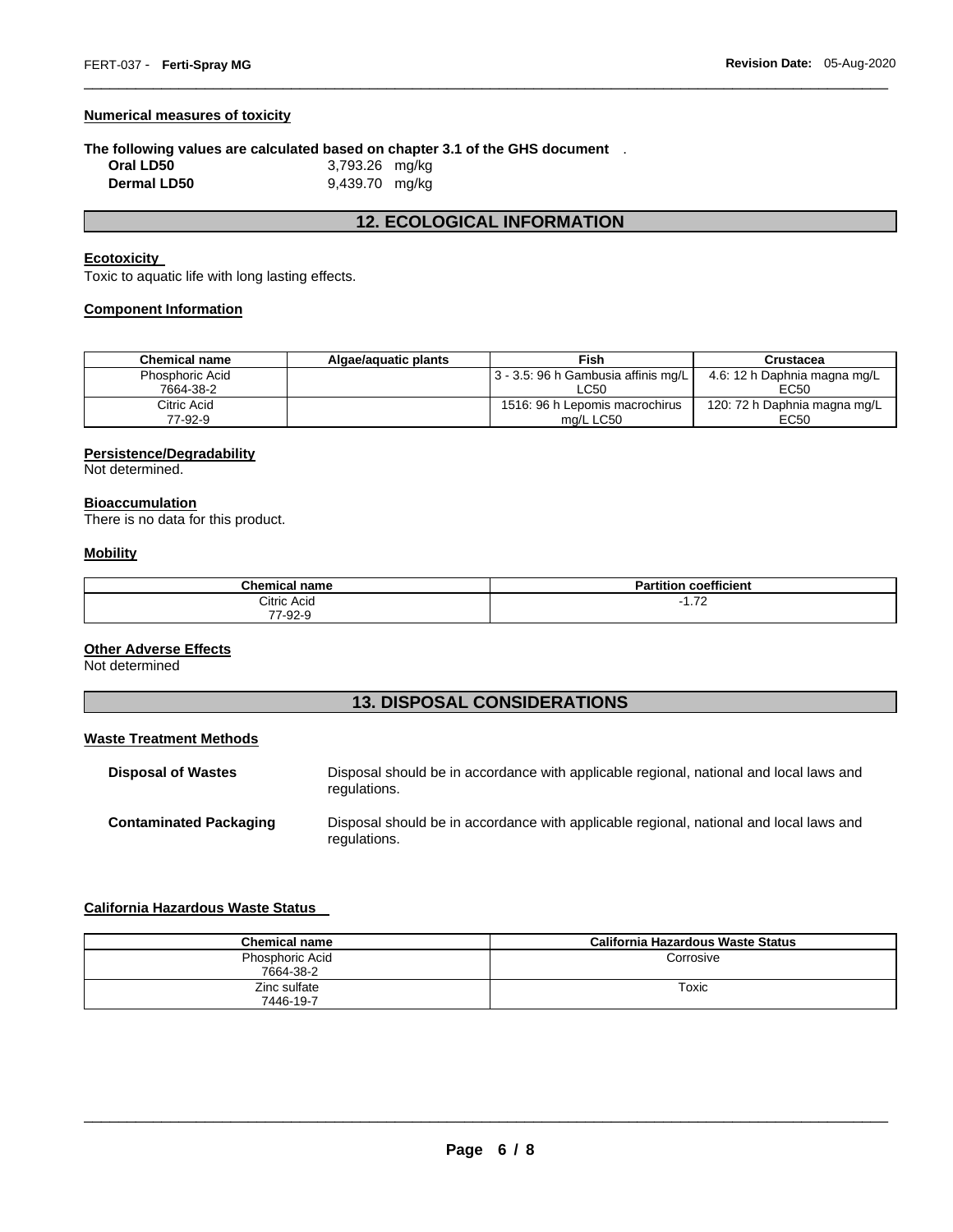# \_\_\_\_\_\_\_\_\_\_\_\_\_\_\_\_\_\_\_\_\_\_\_\_\_\_\_\_\_\_\_\_\_\_\_\_\_\_\_\_\_\_\_\_\_\_\_\_\_\_\_\_\_\_\_\_\_\_\_\_\_\_\_\_\_\_\_\_\_\_\_\_\_\_\_\_\_\_\_\_\_\_\_\_\_\_\_\_\_\_\_\_\_ **14. TRANSPORT INFORMATION**

**Note** Please see current shipping paper for most up to date shipping information, including exemptions and special circumstances.

# **DOT**

| <b>UN/ID No</b><br><b>Proper Shipping Name</b><br><b>Hazard class</b><br><b>Packing Group</b>                 | UN1805<br>Phosphoric acid, solution<br>8<br>Ш |
|---------------------------------------------------------------------------------------------------------------|-----------------------------------------------|
| IATA<br>UN number<br><b>Proper Shipping Name</b><br>Transport hazard class(es)<br><b>Packing Group</b>        | UN1805<br>Phosphoric acid, solution<br>8<br>Ш |
| IMDG<br><b>UN number</b><br><b>Proper Shipping Name</b><br>Transport hazard class(es)<br><b>Packing Group</b> | UN1805<br>Phosphoric acid, solution<br>8<br>Ш |

# **15. REGULATORY INFORMATION**

# **International Inventories**

| <b>Chemical name</b>              | <b>TSCA TSCA Inventory DSL/NDSL EINECS/ELI</b><br><b>Status</b> | <b>NCS</b> | <b>ENCS</b> | <b>IECSC</b> | <b>KECL</b> | <b>PICCS</b> | <b>AICS</b> |
|-----------------------------------|-----------------------------------------------------------------|------------|-------------|--------------|-------------|--------------|-------------|
| Magnesium Sulfate<br>heptahydrate |                                                                 |            |             |              |             |              |             |
| Phosphoric Acid                   | <b>ACTIVE</b>                                                   |            |             |              |             |              |             |
| Zinc sulfate                      |                                                                 |            |             |              |             |              |             |
| Citric Acid                       | <b>ACTIVE</b>                                                   |            |             |              |             |              |             |

#### **Legend:**

*TSCA - United States Toxic Substances Control Act Section 8(b) Inventory* 

*DSL/NDSL - Canadian Domestic Substances List/Non-Domestic Substances List* 

*EINECS/ELINCS - European Inventory of Existing Chemical Substances/European List of Notified Chemical Substances* 

*ENCS - Japan Existing and New Chemical Substances* 

*IECSC - China Inventory of Existing Chemical Substances* 

*KECL - Korean Existing and Evaluated Chemical Substances* 

*PICCS - Philippines Inventory of Chemicals and Chemical Substances* 

*AICS - Australian Inventory of Chemical Substances* 

# **US Federal Regulations**

# **CERCLA**

This material, as supplied, contains one or more substances regulated as a hazardous substance under the Comprehensive Environmental Response Compensation and Liability Act (CERCLA) (40 CFR 302)

| <b>Chemical name</b> | <b>Hazardous Substances RQs</b> | <b>CERCLA/SARA RQ</b> | <b>Reportable Quantity (RQ)</b> |
|----------------------|---------------------------------|-----------------------|---------------------------------|
| Phosphoric Acid      | 5000 lb                         |                       | RQ 5000 lb final RQ             |
| 7664-38-2            |                                 |                       | RQ 2270 kg final RQ             |